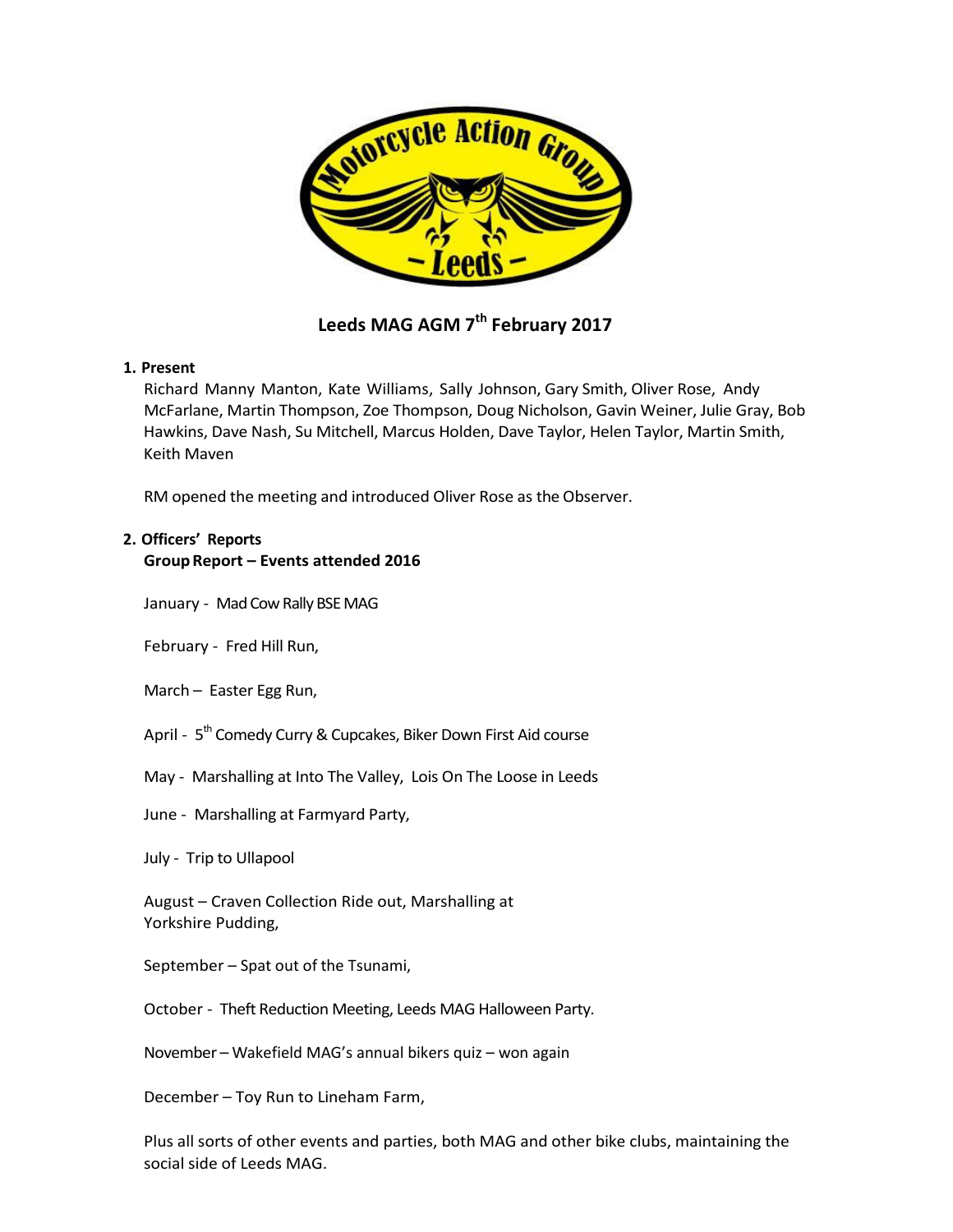### **3. Officers Reports**

## **Richard Manny Manton (rep)**

Another very busy year both socially and politically. We're sticking with the formula of having something, event wise, in the pipeline at all times to keep interest up and this seems to be working. We were the second highest donating group in Yorkshire for the second year running, behind East Yorkshire, but they don't count as they're a county! It would be good to get more new faces into the group as we can always accommodate more members but we are a very strong group, who know how to get things done and for this we all deserve praise and thanks. I'd like to get the Leeds MAG committee a bit more involved in decisions, so I'm suggesting a quarterly meeting, just for committee members, to discuss the way we're going, what's happening next and what needs doing to keep us on track. We can discuss how we want to do this at the end of the meeting.

We need to innovate to keep things fun and interesting for our members so suggestions are welcomed as always.

We've stalled somewhat on the bus lane access and five point plan since the illegal Halloween ride out, which coincided with the findings of the consultation! This was out of our hands and has given us a further headache with the introduction of the Leeds wide injunction.

We're meeting with both the WYCC and Councillor Debra Coupar who was the leading exponent of the injunction, next week so hopefully we'll start moving forward again very soon. Here's to a fun and productive 2017!

# **Martin Smith (vice rep)**

Backing Manny up – not been involved as much as he would have liked due to work commitments and involvement with MAP event rallies. Helped out as and when required.

# **Kate Williams(Treasurer)**

Accounts to end Sept 16 in line with Yorkshire AGM. Opening balance £1015, Donated £3,000 to Yorkshire MAG – the most ever donated. Balance is £833 as at today's date. Discussed making a further donation to MAG.

# **Keith Maven/Martin Smith (MAP Liaison)**

Keith advised he missed last MAP meeting but all still appears to be on track – new site for ITV Sledemere House this year, new location is still not in the 'public domain'. Martin advised MAP are waiting for final OK before releasing location when all licenses have been agreed, and Police OK with it etc.

# **Dunan Fryer (Membership rep)**

No report – not in attendance.

## **Marcus Houlden (Web Master)**

Website fairly quiet this year, keeping up to date, keeping security up-to-date, online shop doing well, the wording of the 'Leeds injunction' is now on the website too. Marcus is also webmaster and MAG liaison for Team Sober Bike Club which is affiliated to MAG. This should entitle Marcus to free membership advised Manny.

## **Marcus Houlden (New rider rep)**

More on the 'political side' – the Halloween 'hooligan ride out' are the riders we don't want, but still need to encourage new riders. He submitted a freedom of information request for the 'Leeds injunction' and raised queries with the council as to why not readily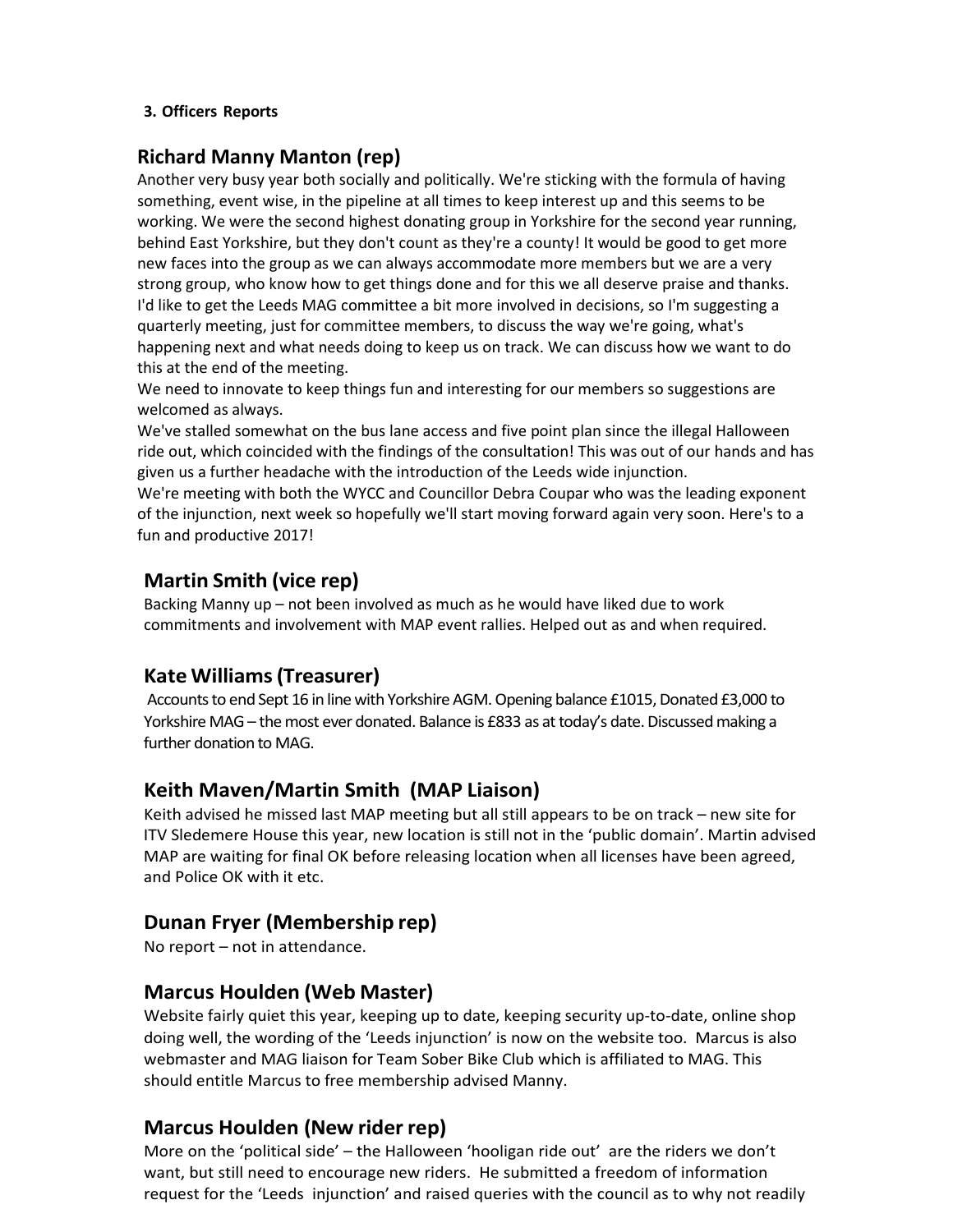available – but not really received any satisfactory response.

## **Helen Taylor(Club liaison)**

Continues to liaise with local clubs and keep up to date on social media – will keep up to date on FB and do key word searches to look for more clubs and avenues to approach to promote MAG and will be more proactive in 2017.

## **Steve Corbridge (political officer)**

Unable to attend – but happy to stand again – Manny advised Steve has been invited to quite a few Leeds City Council Meetings and fed back to MAG, checking any new implementations in the pipeline

### **Sally Johnson (Communication Secretary)**

Continuing to help Manny where I can in my role which involves sending all the Leeds MAG email correspondence to current members, and maintaining databases of current and expired members and local clubs, and keeping Manny and Duncan informed of new joiners and recent expired members in case they wish to get in touch with them.

### **John Nettleship (Press liaison)**

Unable to attend due to illness. Happy to stand again. Manny thanked John for all his involement with the press this year on behalf of MAG. Good contacts with the press, stood in for Manny on radio interviews and assisted in TV Interviews and press releases. Thanks given in his absence.

### **4. Goals and Missions**

- 1) To implement the five point plan for motorcyclists throughout West Yorkshire including bikes in bus lanes.
- 2) To ensure that Leeds City Council and their injunction does not get in the way of normal law abiding riders.
- 3. To keep Leeds MAG as a leading group both politically and in the way that we know how to have fun and enjoy ourselves.

#### **5. Events 2017**

Fred Hill Run  $-5^{th}$  February Comedy Curry & Cakes –  $28^{th}$  February Leeds Beer Festival –  $16^{th}$  March An evening with Nathan Millward –  $25<sup>th</sup>$  March Leeds MAG Bargain Hunt  $-2^{nd}$  April Easter Egg Run – date to be confirmed

Plus attending as many rallies as possible, supporting all the other Yorkshire groups and anything we can make up as we go along!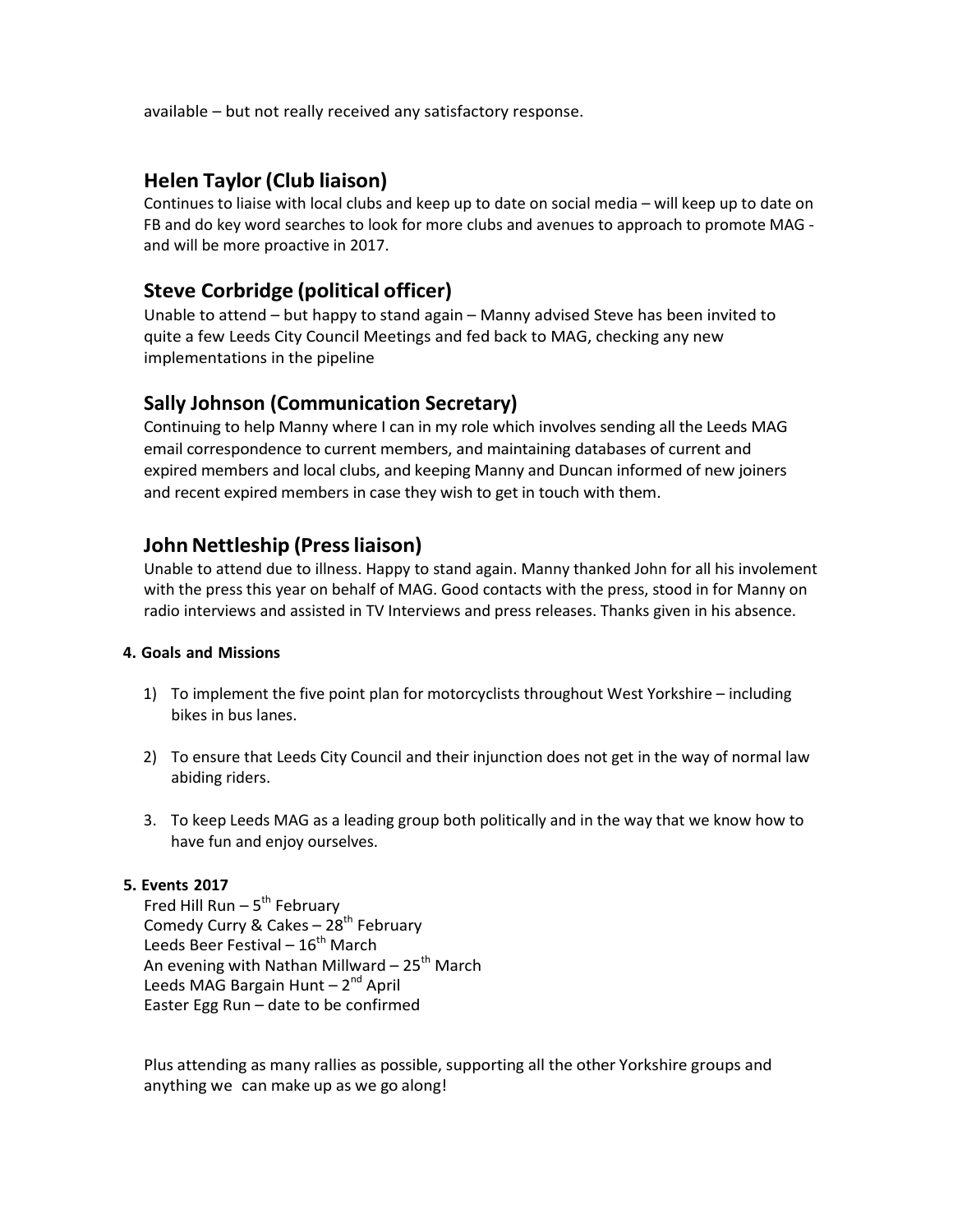#### **6. Election of roles**

#### *Leeds MAG Rep*

Richard Manton, proposed Kate Williams,seconded Keith Maven vote: unanimous

### *Leeds MAG Vice Rep*

Martin Thompson, proposed Martin Smith, seconded Sally Johnson vote: unanimous

#### *Leeds MAG Treasurer*

Kate Williams, proposed Martin Smith, seconded Dave Taylor vote: unanimous

#### *Leeds MAG MAP Liaison*

Keith Maven (Martin Smith dep when required), proposed Manny Manton, seconded Dave Nash vote: unanimous

*LeedsMAG Membership Secretary* Duncan Fryer proposed Gavin Weiner, seconded Dave Nash vote: unanimous

### *Leeds MAG WebOfficer*

Marcus Houlden, proposed Kate Williams, seconded Helen Taylor vote: unanimous

#### *Leeds MAG New Rider Rep*

Marcus Houlden, proposed Su Mitchell,seconded Bob Hawkins vote: unanimous

#### *Leeds MAG Club Liaison*

Helen Taylor proposed Manny Manton, seconded Kate Williams, vote: unanimous

### *Leeds MAG Political Officer*

Steve Corbridge, proposed Manny Manton,seconded Martin Thompson , vote: unanimous

*Leeds MAG Press Liaison* John Nettleship, proposed Manny Manton, seconded Dave Nash vote: unanimous

*Leeds MAG Communication Secretary* Sally Johnson, proposed Williams, seconded Helen Taylor vote: unanimous

#### *Events Promotions Secretary – new position – to promote events in the media.*

Zoe Thompson/ Gavin Weiner jointly, proposed Sally Johnson, seconded Martin Thompson vote: unanimous

### **7. Any other Business**

Manny suggested quarterly committee meetings – formal or informal - convene at the pub? Someone's house? Dates – Committee members agreed – dates and venues to be confirmed.

Manny advised he has a meeting with Councillor Debra Coupar next week and need questions to fire at her. Manny has a number of questions already prepared – but looking for more suggestions?

Steve Corbridge - found interesting stuff re injunctions that needs putting to the council.